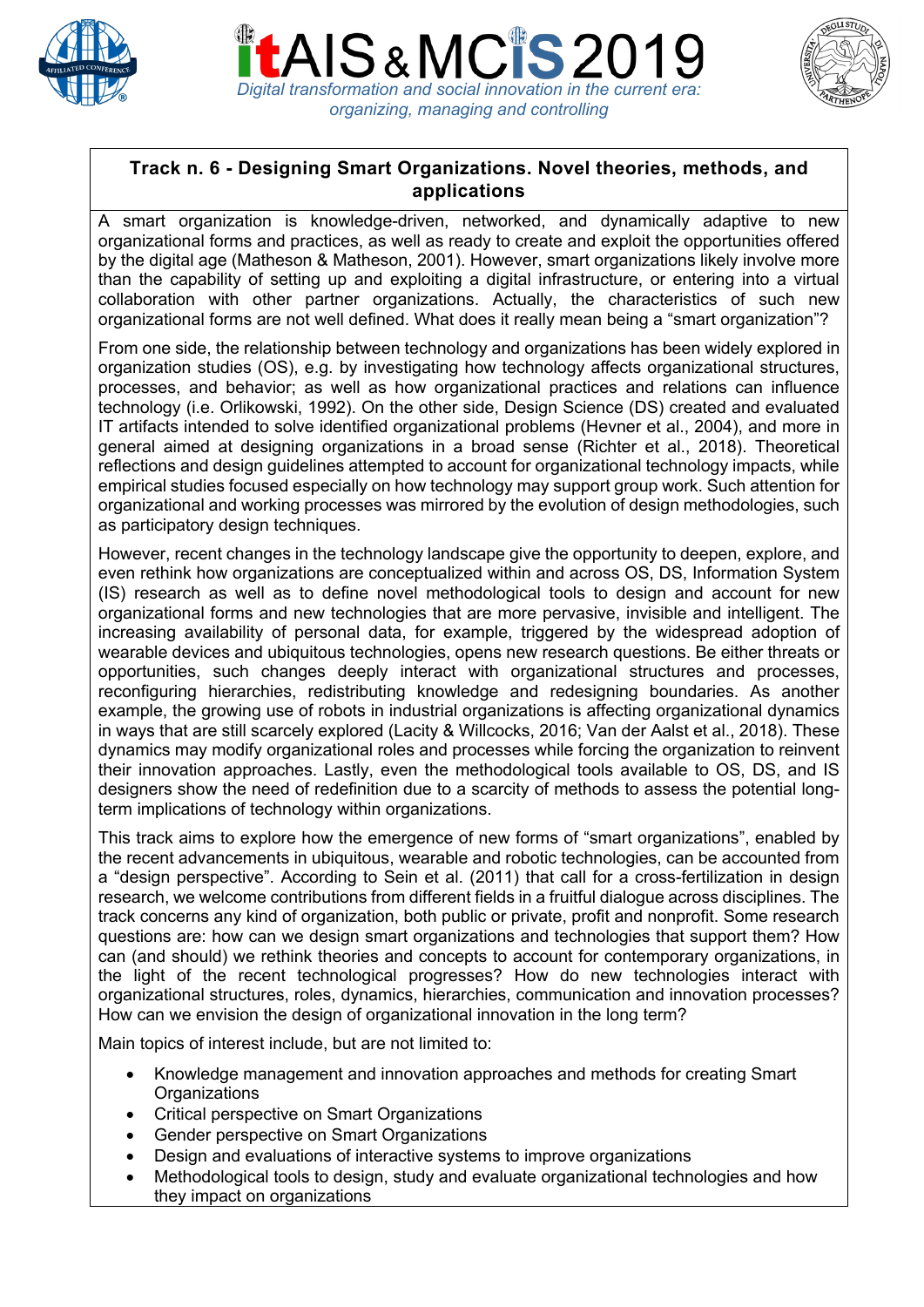





- Definition of new organizational structures and processes enabled by ubiquitous, wearable and robotic technologies
- Theoretical reflections and empirical studies on how technology affects organizational behaviour, structures, and processes

#### **References**

Hevner, A.R.; March, S.T.; & Park, J. (2004). Design research in information systems research. MIS Quarterly, 28(1), 75–105.

Lacity, M. C., & Willcocks, L. P. (2016). A new approach to automating services. MIT Sloan Management Review, 58(1), 41.

Matheson, D., & Matheson, J. E. (2001). Smart organizations perform better. Research-Technology Management, 44(4), 49-54.

Orlikowski, W. J. (1992). The duality of technology: Rethinking the concept of technology in organizations. Organization science, 3(3), 398-427.

Richter, A., Heinrich, P., Stocker, A., & Schwabe, G. (2018). Digital work design. Business & Information Systems Engineering, 60(3), 259-264.

Sein, M. K., Henfridsson, O., Purao, S., Rossi, M., & Lindgren, R. (2011). Action design research. MIS quarterly, 37-56.

Van der Aalst, W.M., Bichler, M. & Heinzl, A. (2018). Robotic Process Automation. Business and Information Systems Engineering (forthcoming)

#### **Type of contributions invited:**

This track accepts theoretical or empirical full research papers, research-in-progress papers, experience-in-the-field reports, or case reports.

| <b>Track Co-Chairs</b> |                                                                                                                                                                                                                                                                                                                                                                                                                                                                                                                                                                                                                                                                                                                                                                                                                                                                                                                                                                                                                                                                                                                                           |
|------------------------|-------------------------------------------------------------------------------------------------------------------------------------------------------------------------------------------------------------------------------------------------------------------------------------------------------------------------------------------------------------------------------------------------------------------------------------------------------------------------------------------------------------------------------------------------------------------------------------------------------------------------------------------------------------------------------------------------------------------------------------------------------------------------------------------------------------------------------------------------------------------------------------------------------------------------------------------------------------------------------------------------------------------------------------------------------------------------------------------------------------------------------------------|
| Name – Surname         | Lia Tirabeni                                                                                                                                                                                                                                                                                                                                                                                                                                                                                                                                                                                                                                                                                                                                                                                                                                                                                                                                                                                                                                                                                                                              |
| Title                  | Research Fellow in Organisation Studies                                                                                                                                                                                                                                                                                                                                                                                                                                                                                                                                                                                                                                                                                                                                                                                                                                                                                                                                                                                                                                                                                                   |
| E-mail                 | lia.tirabeni@unito.it                                                                                                                                                                                                                                                                                                                                                                                                                                                                                                                                                                                                                                                                                                                                                                                                                                                                                                                                                                                                                                                                                                                     |
| Affiliation            | University of Turin (Italy)                                                                                                                                                                                                                                                                                                                                                                                                                                                                                                                                                                                                                                                                                                                                                                                                                                                                                                                                                                                                                                                                                                               |
| Short bio              | Lia Tirabeni, PhD, is research fellow in Organization Studies (CPS<br>Department), adjunct professor of 'Business Organization' (Department of<br>Management) and 'Smart Factory and Organizational Dynamics'<br>(Department of Psychology) at the University of Torino. She has been<br>Visiting Research Fellow at the Department of Management Science &<br>Technology, AUEB (Athens). Before joining university, she worked as a<br>consultant in the manufacturing sector. She is member of the scientific<br>committee of the regional project 'HOME' focused on applying the Industry<br>4.0 technologies in SME's. She co-chairs a track on Industry 4.0 and<br>Innovation within the forthcoming R&D Management Conference 2019.<br>Her research concerns innovation processes; the ways technology affects<br>work practices and organizations and the individual interaction with<br>technological artifacts, qualitative research methods. Her works as been<br>published in both international and national journals (i.e. TOCHI,<br>International Journal of Innovation and Technology Management, Studi<br>Organizzativi). |
| Name - Surname         | Amon Rapp                                                                                                                                                                                                                                                                                                                                                                                                                                                                                                                                                                                                                                                                                                                                                                                                                                                                                                                                                                                                                                                                                                                                 |
| Title                  | Research Fellow in Human-computer Interaction                                                                                                                                                                                                                                                                                                                                                                                                                                                                                                                                                                                                                                                                                                                                                                                                                                                                                                                                                                                                                                                                                             |
| E-mail                 | amon.rapp@gmail.com                                                                                                                                                                                                                                                                                                                                                                                                                                                                                                                                                                                                                                                                                                                                                                                                                                                                                                                                                                                                                                                                                                                       |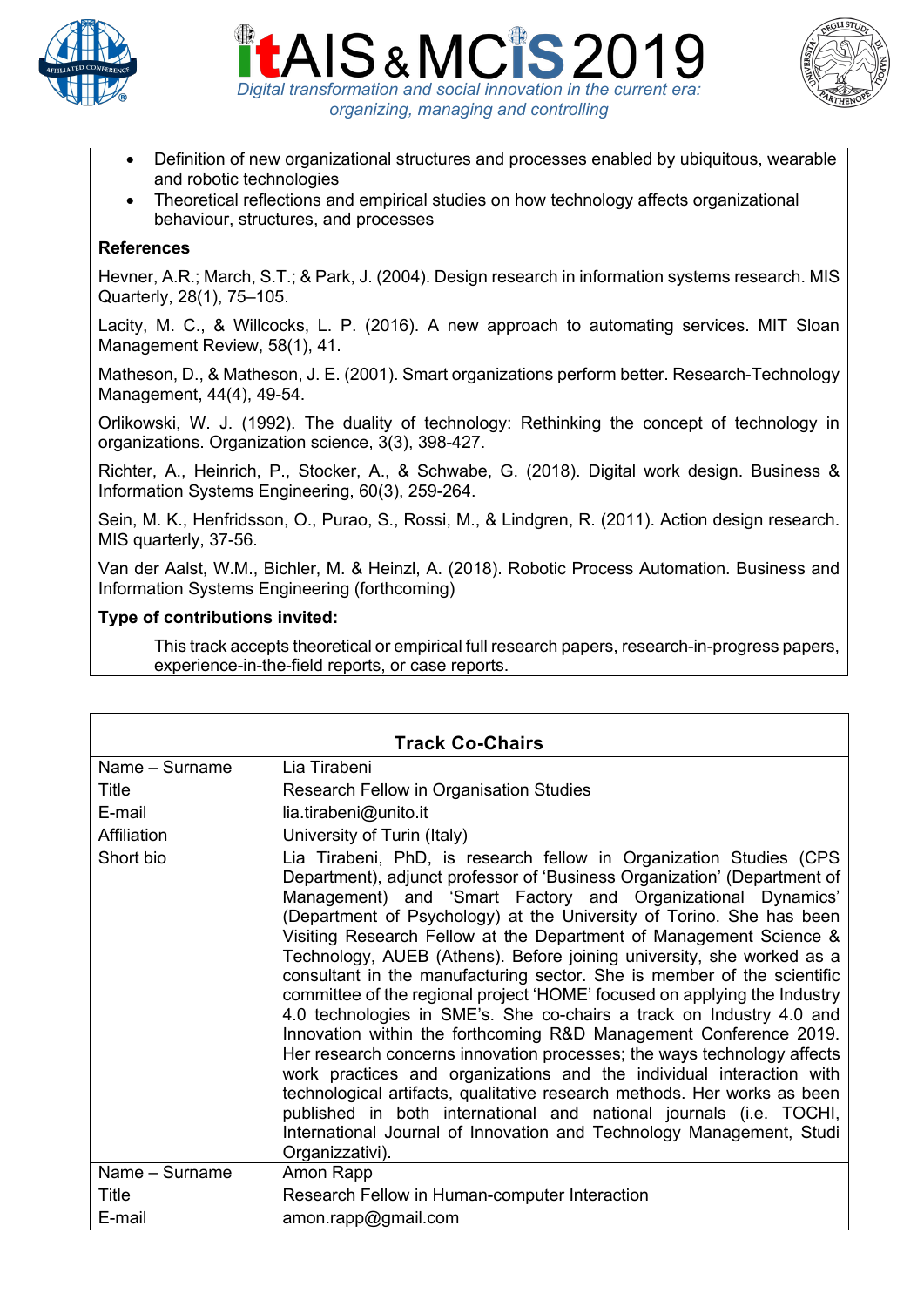





| Affiliation<br>Short bio           | University of Turin (Italy)<br>Amon Rapp received the Ph.D. in Sciences of language and<br>communication in 2015. At present, he is a visiting scholar at Sheffield<br>Hallam University, Cultural Communication and Computing Research<br>Institute and a research fellow at Computer Science Department of the<br>University of Torino, where he leads the Smart Personal Technology Lab<br>at ICxT research center. He authored more than 80 articles in international<br>journals (e.g., TOCHI, Human-Computer Interaction, IJHCS,) and peer-<br>reviewed conference (e.g., CHI, ISWC/UbiComp). He organized a variety<br>of workshops at top-tier conferences such as UbiComp, UMAP, CHI Play,<br>and he is part of the Program Committee of ACM IUI and CSCW. His<br>scientific research is situated within the area of human-computer<br>interaction. It focuses on the investigation of the effects of interactive and<br>intelligent technologies on people's everyday lives. Before joining the<br>University of Torino, he researched interactive TV systems and ubiquitous<br>technologies for Telecom Italia S.p.A. Research & Trends. |
|------------------------------------|-----------------------------------------------------------------------------------------------------------------------------------------------------------------------------------------------------------------------------------------------------------------------------------------------------------------------------------------------------------------------------------------------------------------------------------------------------------------------------------------------------------------------------------------------------------------------------------------------------------------------------------------------------------------------------------------------------------------------------------------------------------------------------------------------------------------------------------------------------------------------------------------------------------------------------------------------------------------------------------------------------------------------------------------------------------------------------------------------------------------------------------------------------|
| Name - Surname<br><b>Title</b>     | Raffaele Fabio Ciriello                                                                                                                                                                                                                                                                                                                                                                                                                                                                                                                                                                                                                                                                                                                                                                                                                                                                                                                                                                                                                                                                                                                             |
| E-mail                             | <b>Assistant Professor of Information Systems</b><br>raci@itu.dk                                                                                                                                                                                                                                                                                                                                                                                                                                                                                                                                                                                                                                                                                                                                                                                                                                                                                                                                                                                                                                                                                    |
| Affiliation<br>Short bio           | IT University of Copenhagen, Denmark<br>Raffaele Fabio Ciriello serves as an Assistant Professor of Information<br>Systems in the Business IT Department of the IT University of Copenhagen<br>(Denmark) since April 2017. He holds a PhD (2017) and M.Sc. (2014) in<br>Informatics from the University of Zurich (Switzerland) and a B.Sc. (2011)<br>in Information Systems from the University of Stuttgart (Germany).<br>Raffaele's current research focuses on digital innovation practices and<br>blockchain social networks. He has collaborated with a number of different<br>companies from the software, IT, and financial services sector. His works<br>have been published in European Journal of Information Systems (EJIS),<br>Business and Information Systems Engineering (BISE), International<br>Conference on Information Systems (ICIS), International Conference on<br>Software Engineering (ICSE), European Conference on Information<br>Systems (ECIS), and Hawaii International Conference on System Sciences<br>(HICSS).                                                                                                    |
| Name - Surname<br>Title            | Federico Butera<br>Emeritus Professor of Organization Sciences; Visiting Scholar at Sloan                                                                                                                                                                                                                                                                                                                                                                                                                                                                                                                                                                                                                                                                                                                                                                                                                                                                                                                                                                                                                                                           |
|                                    | MIT                                                                                                                                                                                                                                                                                                                                                                                                                                                                                                                                                                                                                                                                                                                                                                                                                                                                                                                                                                                                                                                                                                                                                 |
| E-mail<br>Affiliation<br>Short bio | federico.butera@irso.it<br>University of Milano Bicocca; University of Roma La Sapienza<br>Federico Butera, Emeritus Professor of Organization Sciences, is the<br>President of IRSO Foundation and Visiting Scholar at Sloan School of MIT<br>(2000). He has been working at Olivetti (1962-1974) as manager and<br>Director of the Center for Organization Studies and founded two consulting<br>companies. As an organization designer he has contributed to some of the<br>innovative integrated designs of organization, technology and professional<br>systems: i.e. "assembly islands", "semi autonomous groups", "human<br>controlled automated plant", "skill-based process manufacturing<br>organizations", etc. These projects were conducted in Olivetti, Dalmine,<br>Montedison, Fiat, Vodafone, GSK, Telecom, Enel, Eni, Finmeccanica,<br>Boheringer Ingelheim, Mondadori, Ministry of Public Education, INPS,<br>ISTAT, etc. He was a founding member of the "International Council for the<br>Quality of Working Life" and chairman of the IFAC (Social Effects of<br>Automation); board member of the Confindustria IXI Program on |